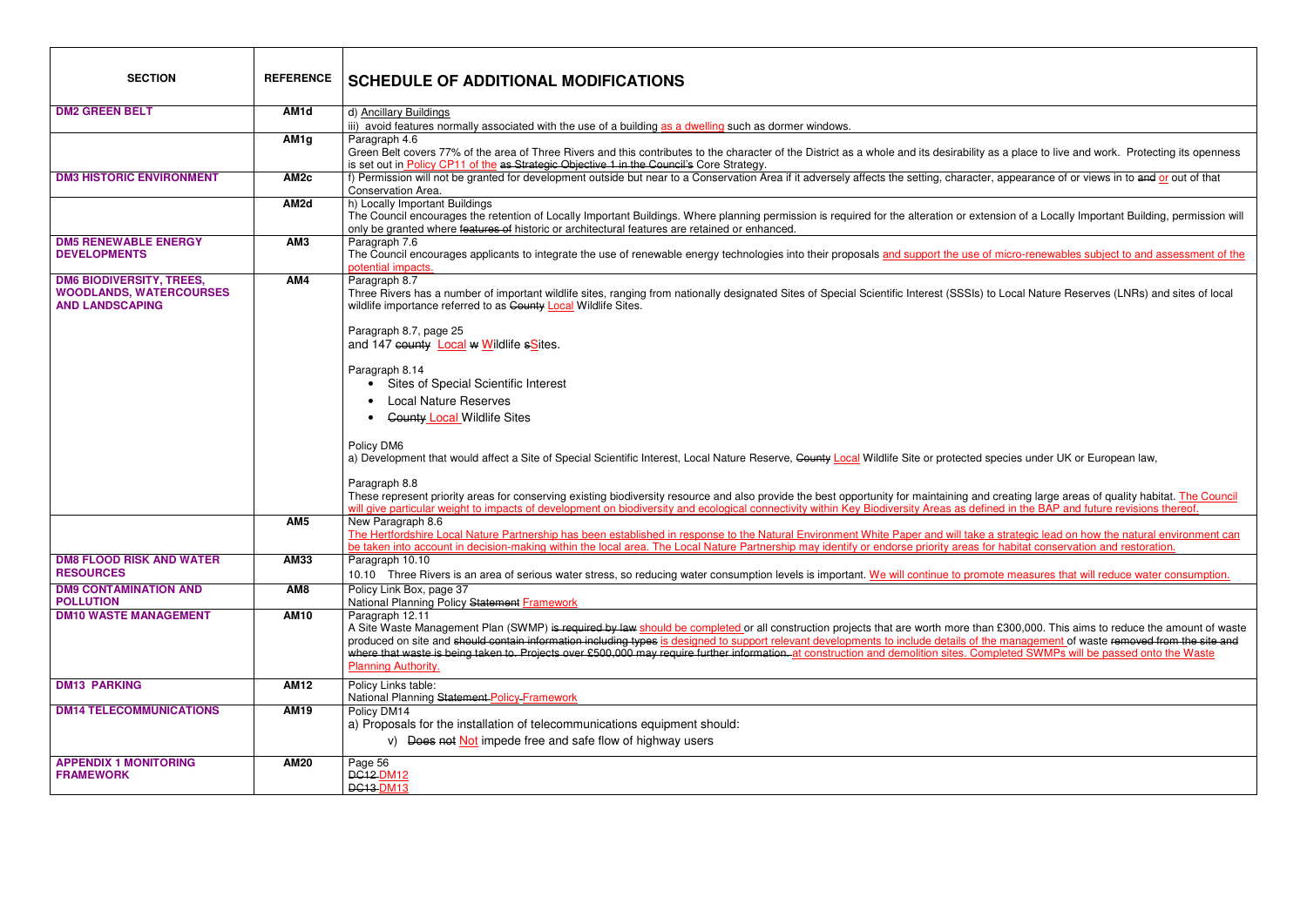| <b>APPENDIX 5 PARKING STANDARDS</b> | <b>AM25</b> |                                          |                                                                                                                                       |                                                       |                                                                                                                                                                                       |
|-------------------------------------|-------------|------------------------------------------|---------------------------------------------------------------------------------------------------------------------------------------|-------------------------------------------------------|---------------------------------------------------------------------------------------------------------------------------------------------------------------------------------------|
|                                     |             |                                          |                                                                                                                                       |                                                       |                                                                                                                                                                                       |
|                                     |             | -1.<br><b>USE CLASS</b>                  | 2.<br><b>DESCRIPTION</b>                                                                                                              | 3.<br><b>CAR PARKING STANDARDS</b>                    |                                                                                                                                                                                       |
|                                     |             | C3 Residential                           | General needs                                                                                                                         |                                                       |                                                                                                                                                                                       |
|                                     |             |                                          | 1 bedroom dwellings                                                                                                                   | 1.75 spaces per dwelling<br>(1 assigned space)        |                                                                                                                                                                                       |
|                                     |             |                                          | 2 bedroom dwellings                                                                                                                   | 2 spaces per dwelling<br>(1 assigned space)           |                                                                                                                                                                                       |
|                                     |             |                                          | 3 bedroom dwellings                                                                                                                   | 2.25 spaces per dwelling<br>(2 assigned space)        |                                                                                                                                                                                       |
|                                     |             |                                          | 4 or more bedroom dwellings                                                                                                           | 3 spaces per dwelling<br>(3 assigned spaces within    |                                                                                                                                                                                       |
|                                     |             |                                          | Houses in multiple occupation (i.e.<br>separate households sharing facilities)                                                        | curtilage)<br>0.5 spaces per tenancy                  |                                                                                                                                                                                       |
|                                     |             | C3 Residential                           | Elderly person's accommodation.                                                                                                       |                                                       |                                                                                                                                                                                       |
|                                     |             |                                          | Retirement dwellings - no warden control,<br>1 or 2 bedroom (Category 1).                                                             | 1.5 spaces per unit including<br>0.25 visitor space.  |                                                                                                                                                                                       |
|                                     |             |                                          | Sheltered dwellings - warden control<br>(Category 2)                                                                                  | 0.75 spaces per unit including<br>0.25 visitor space. |                                                                                                                                                                                       |
|                                     |             | C4 Residential                           | Houses in multiple occupation (i.e.<br>separate households sharing facilities)                                                        | 0.5 spaces per tenancy                                |                                                                                                                                                                                       |
| Appendix 5                          | <b>AM37</b> |                                          |                                                                                                                                       |                                                       |                                                                                                                                                                                       |
|                                     |             |                                          |                                                                                                                                       |                                                       |                                                                                                                                                                                       |
|                                     |             | 1 USE CLASS                              | 2 DESCRIPTION                                                                                                                         | 3 CAR PARKING STANDARDS                               |                                                                                                                                                                                       |
|                                     |             | A1 Retail and<br>Foodstores              | Retail and Small food shops up to<br>500sqm gross floor area                                                                          | 1 space per 30sqm gross floor<br>area                 |                                                                                                                                                                                       |
|                                     |             |                                          | Food superstores/hypermarkets up to<br>2,500sqm retail floor area                                                                     | 1 space per 18sqm gross floor<br>area                 |                                                                                                                                                                                       |
| Appendix 5                          | <b>AM14</b> | Appendix 5, second paragraph:            | In areas of high accessibility and good service provision a reduction in the levels of parking for C3 Residential may be appropriate. |                                                       | The standards for car parking (except for C3 Residential) may be adjusted according to which zone the proposed development is located in (zones are indicated in the map on page 82). |
| Appendix 5                          | <b>AM15</b> |                                          | Appendix 5, C2 Residential institutions, Elderly person residential and nursing homes.                                                |                                                       |                                                                                                                                                                                       |
|                                     |             | 0.25 spaces per resident bed space plus; |                                                                                                                                       |                                                       |                                                                                                                                                                                       |
|                                     |             |                                          | 1 space per 2 staff non-resident (parking for resident staff to be based on general needs standard).                                  |                                                       |                                                                                                                                                                                       |

## **SCHEDULE OF ADDITIONAL MODIFICATIONS RELATING TO THE REVOCATION OF REGIONAL SPATIAL STRATEGY**

|                                                                 | <b>REFERENCE</b> |                                                                                                                                                                                                                 |
|-----------------------------------------------------------------|------------------|-----------------------------------------------------------------------------------------------------------------------------------------------------------------------------------------------------------------|
| <b>INTRODUCTION</b>                                             | RSS <sub>1</sub> | Paragraph 1.4                                                                                                                                                                                                   |
|                                                                 |                  | The policies within this LDD must be read together with those strategic policies and objectives outlined in the Core Strategy (as well as National1 and Regional Planning                                       |
|                                                                 |                  | Policy Guidance).                                                                                                                                                                                               |
| <b>ARRIVING AT PROPOSED</b><br>SUBMISSION CONSULTATION<br>STAGE | RSS <sub>2</sub> | Paragraph 2.1, second bullet point:<br>National and regional planning policy requirements and other plans and strategies affecting the area                                                                     |
| DM1 RESIDENTIAL DESIGN AND<br>  LAYOUT                          | RSS <sub>3</sub> | Paragraph 3.3<br><b>Regional Context</b><br>3.3 The East of England Plan3 states that Local Development Documents should require new development to be of high quality and draws together the different strands |

a quality and draws together the different strands in Apple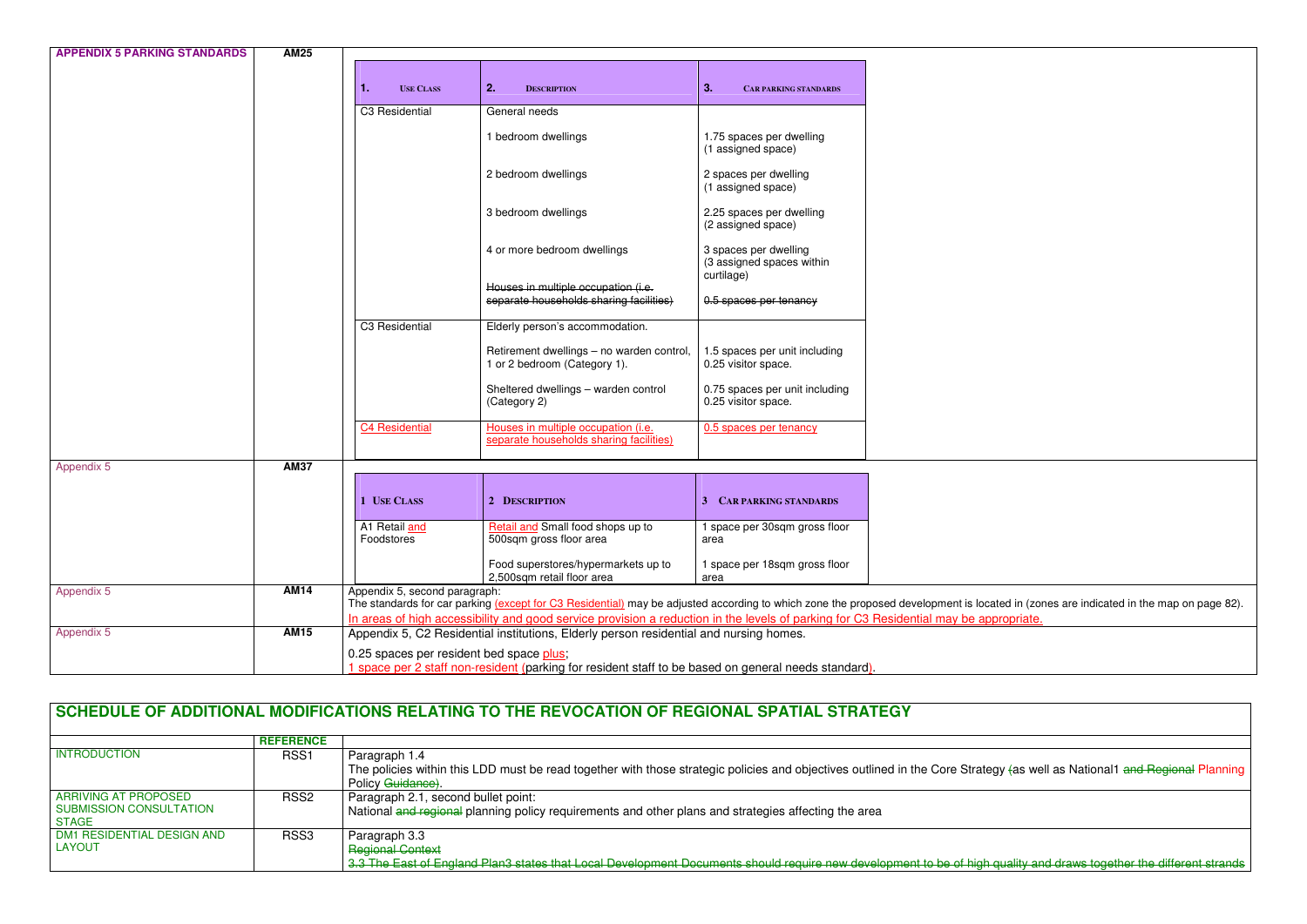|                                 |                  | of national policy which underpin quality in the built environment.                                                                                                       |
|---------------------------------|------------------|---------------------------------------------------------------------------------------------------------------------------------------------------------------------------|
|                                 | RSS4             | Policy Links table.                                                                                                                                                       |
|                                 |                  | Regional Policy EN7: Quality in the Built Environment                                                                                                                     |
| <b>DM2 GREEN BELT</b>           | RSS <sub>5</sub> | Paragraph 4.4 and 4.5                                                                                                                                                     |
|                                 |                  | <b>Regional Context</b>                                                                                                                                                   |
|                                 |                  | 4.4 The East of England Plan states that extensive areas of the region are designated as Green Belt to constrain the growth of large urban areas, prevent coalescence,    |
|                                 |                  | safeguard the countryside, preserve the setting of historic towns and assist urban regeneration. The Plan aims to reconcile growth with the protection of the             |
|                                 |                  | environment and the maintenance of the general extent of the Green Belt.                                                                                                  |
|                                 |                  | 4.5 Whilst the emphasis on retaining and enhancing the Green Belt, selective reviews of the Green Belt have been identified as necessary within the region; this is both  |
|                                 |                  | in relation to Key Centres for Development and Change where strategic reviews will be required and also outside these areas where minor alterations to the Green Belt     |
|                                 |                  |                                                                                                                                                                           |
|                                 |                  | boundary may be necessary.                                                                                                                                                |
|                                 | RSS <sub>6</sub> | Policy Links table.                                                                                                                                                       |
|                                 |                  | Regional Policy SS7: Green Belt                                                                                                                                           |
| <b>DM3 HISTORIC ENVIRONMENT</b> | RSS7             | Paragraph 5.7                                                                                                                                                             |
|                                 |                  | <b>Regional Context</b>                                                                                                                                                   |
|                                 |                  | 5.7 The need to protect, preserve and enhance the historic environment is identified at the regional level through the East of England Plan5 highlighting the importance  |
|                                 |                  | of the historic built environment to reflect local character and distinctiveness. Local authorities should protect, conserve and enhance all aspects of the historic      |
|                                 |                  | environment including landscapes, historic buildings and their settings.                                                                                                  |
|                                 | RSS <sub>8</sub> | Policy Links table.                                                                                                                                                       |
|                                 |                  | Regional Policy ENV6: The Historic Environment                                                                                                                            |
| DM4 CARBON DIOXIDE EMISSIONS    | RSS <sub>9</sub> | Paragraph 6.10                                                                                                                                                            |
| AND RENEWABLE ENERGY            |                  | <b>Regional Context</b>                                                                                                                                                   |
|                                 |                  | 6.10 The East of England Plan6 states that local authorities should contribute to the achievement of 1 medium and long-term national emissions targets through            |
|                                 |                  | planning policies that move development in the Region towards zero carbon development. It also states that:                                                               |
|                                 |                  | - Development Plan Documents should set ambitious but viable proportions of the energy supply of new developments to be secured from decentralised, renewable             |
|                                 |                  |                                                                                                                                                                           |
|                                 |                  | and low-carbon energy sources.                                                                                                                                            |
|                                 | <b>RSS10</b>     | Policy Links table.                                                                                                                                                       |
|                                 |                  | Regional Policy Policy ENG1: Carbon Dioxide Emissions and Renewable Energy                                                                                                |
| <b>DM5 RENEWABLE ENERGY</b>     | <b>RSS11</b>     | Paragraph 7.3                                                                                                                                                             |
| <b>DEVELOPMENTS</b>             |                  | <b>Regional Context</b>                                                                                                                                                   |
|                                 |                  | 7.3 The East of England Plan's7 policy for renewable energy targets for the Region (excluding energy from offshore wind) aim for:                                         |
|                                 |                  | • 10% of the Region's energy to come from renewable sources by 2010                                                                                                       |
|                                 |                  | -17% of the Region's energy to come from renewable sources by 2020.                                                                                                       |
|                                 | <b>RSS12</b>     | Policy Links table.                                                                                                                                                       |
|                                 |                  | Regional Policy Policy ENG2: Renewable Energy Targets                                                                                                                     |
| DM6 BIODIVERSITY, TREES,        | <b>RSS13</b>     | Paragraph 8.4                                                                                                                                                             |
| <b>WOODLANDS, WATERCOURSES</b>  |                  | <b>Regional Context</b>                                                                                                                                                   |
| <b>AND LANDSCAPING</b>          |                  | 8.4 The East of England Plan8 requires policies to ensure that internationally and nationally designated sites of biodiversity and geological interest are given the      |
|                                 |                  | strongest level of protection. Potential effects of development on the conservation of habitats and species outside designated sites should also be considered.           |
|                                 | <b>RSS14</b>     | Policy Links table.                                                                                                                                                       |
|                                 |                  | Regional Policy Policy ENV3: Biodiversity and Earth Heritage                                                                                                              |
| <b>DM7 LANDSCAPE CHARACTER</b>  |                  |                                                                                                                                                                           |
|                                 | <b>RSS15</b>     | Paragraph 9.2                                                                                                                                                             |
|                                 |                  | <b>Regional Context</b>                                                                                                                                                   |
|                                 |                  | 9.2 The East of England Plan10 states that planning authorities' should recognise and aim to protect and enhance the diversity and local distinctiveness of nationally    |
|                                 |                  | defined countryside character areas by:                                                                                                                                   |
|                                 |                  | - Developing area-wide strategies based on landscape character assessments, setting long-term goals for landscape change, targeting planning and land management          |
|                                 |                  | tools and resources to influence that change                                                                                                                              |
|                                 |                  | - Developing criteria-based policies, informed by the area-wide strategies and landscape character assessments to ensure that all development respects and enhances       |
|                                 |                  | local landscape character                                                                                                                                                 |
|                                 |                  | - Securing appropriate mitigation measures where avoidance of damage to local landscape character is unavoidable.                                                         |
|                                 |                  |                                                                                                                                                                           |
|                                 | <b>RSS16</b>     | Policy Links table.                                                                                                                                                       |
|                                 |                  | Regional Policy Policy ENV2: Landscape Conservation                                                                                                                       |
| <b>DM8 FLOOD RISK AND WATER</b> | <b>RSS17</b>     | Paragraph 10.5                                                                                                                                                            |
| <b>RESOURCES</b>                |                  | 10.5 The East of England Plan12 states that parts of the Region are at a significant risk of flooding and that the main priorities are to defend existing properties from |
|                                 |                  | flooding and locate new development where there is little or no risk of flooding.                                                                                         |
|                                 |                  |                                                                                                                                                                           |
|                                 | <b>RSS18</b>     | Policy Links table.                                                                                                                                                       |
|                                 |                  | Regional Policy Policy WAT4: Flood Risk Management                                                                                                                        |
| <b>DM9 CONTAMINATION AND</b>    | <b>RSS19</b>     | Paragraph 11.4                                                                                                                                                            |